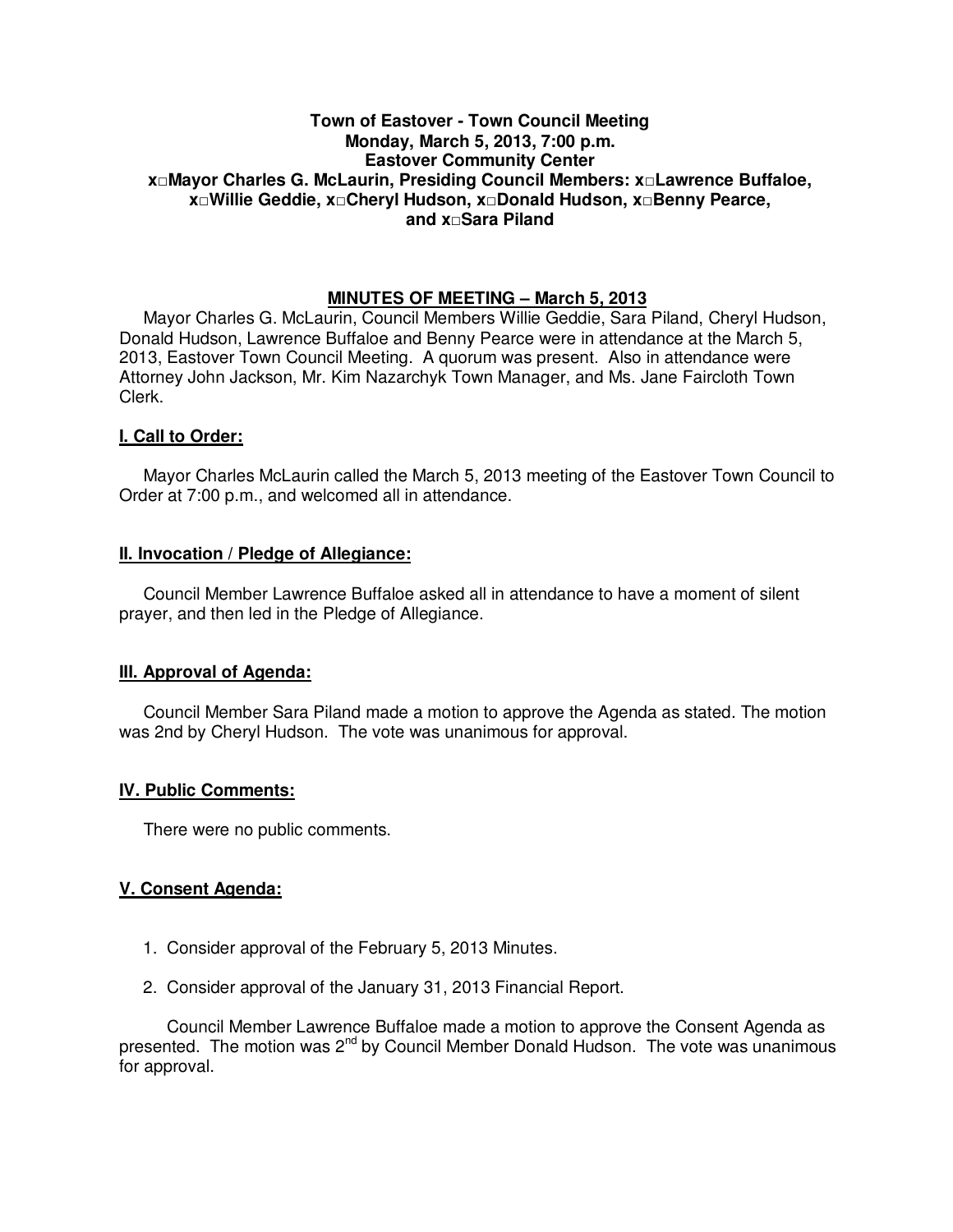# **VI. Discussion Agenda:**

## **Agenda Item #1:**

# **1. (a) Discuss a Resolution of the Governing Board of the Town of Eastover Pursuant to N.C.G.S-153A-122, Making the Animal Control Ordinance, Chapter 3, Animals of the Cumberland County Code, Applicable within the Town of Eastover.**

Mayor McLaurin stated that this is two separate items pertaining to the same thing. Mr. Nazarchyk stated that on August 3, 2010 the Eastover Town Council adopted Resolution No. 2010-4 which stated that the town of Eastover would adopt certain ordinances of Cumberland County, and those ordinances we stated in the Resolution. The Chapter 3 Ordinance on Animals was one of those adopted by the Town, and our Resolution also included that we would adopt any future additions, amendments, and modifications in accordance with law to those County Ordinances.

 Council Member Donald Hudson made a motion to approve the Resolution for the Chapter 3 rewrite for Animals of the Cumberland County Code, applicable within the Town of Eastover. The motion was  $2^{nd}$  by Council Member Willie Geddie. The vote was unanimous for approval.

# **2. (b) Agreement for Interlocal Undertaking with Cumberland County.**

Council Member Sara Piland made a motion to approve the Agreement for Interlocal Undertaking with Cumberland County for the provision of animal control services and an animal shelter. The motion was  $2^{nd}$  by Council Member Cheryl Hudson. The vote was unanimous for approval.

## **Agenda Item #2:**

# **Discussion of Sales Tax Disbursement.**

 Mr. Nazarchyk stated that the Agreement with the County expires June 30, 2013. On Feb 21, 2013 the Mayor's Coalition met and discussed the County Sales Tax distribution. The consensus of the meeting was to extend the current agreement one more year (June 30, 2014), as is.

 After much discussion among the Council, it was decided that Eastover would use the Resolution - Cumberland County Sales Tax Distribution, prepared by Council Member Sara Piland. A portion of the Resolution states the following: Be it further resolved that the Town of Eastover, NC notify the Cumberland County Board of Commissioners 1) the Town of Eastover will have met its legal and financial obligations due to incorporation according to its Charter (North Carolina General Statute S.L. 2007-267) as of June 30, 2013 2) the Town of Eastover, having no annexations to date, has not reimbursed sales tax to Cumberland County for annexations, and 3) as of June 30, 2013, all reimbursement payments to Cumberland County and the other municipalities due to incorporation by state law **will cease**.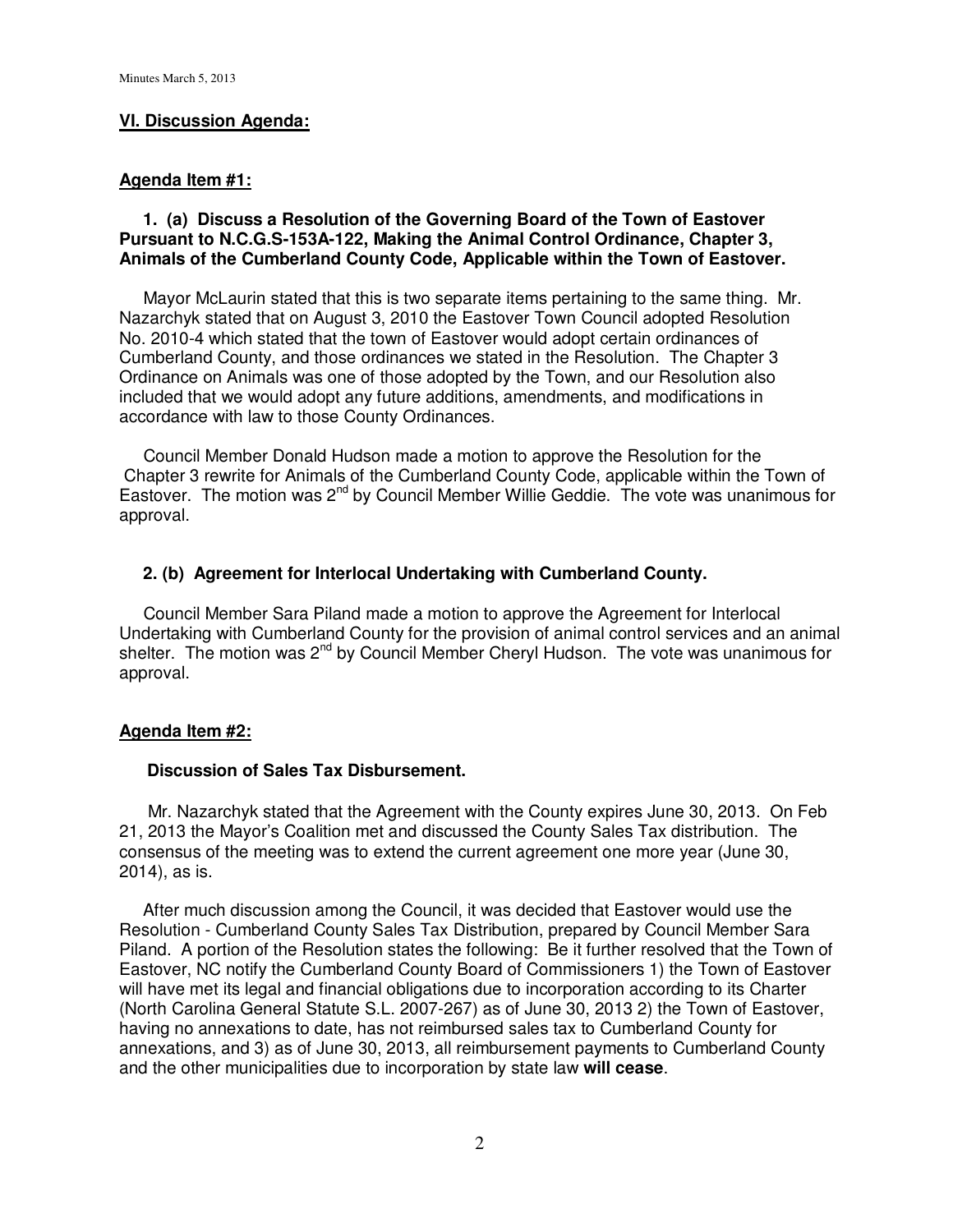The Council agreed to schedule a meeting with Mr. James Martin, County Manager and Ms. Amy Cannon, Finance Director & Deputy County Manager at a date to be determined.

 Council Member Benny Pearce made a motion to adopt the resolution prepared by Council Member Sara Piland. The motion was  $2^{nd}$  by Council Member Lawrence Buffaloe. The vote was unanimous for approval.

#### **VII. RECEIVE MAYOR'S UPDATE.**

 Mayor McLaurin stated that he is going to be responsible for Talley Woodland Park on Heritage Day. He stated that there will be a display of fossels, birds and possibly snakes in the Park area. The Mayor stated they need the Town to purchase a tent for use on Heritage, also there will be portables and law enforcement the Town will have to pay.

 Council Member Sara Piland Made a motion to approve the purchase of a tent, and the payments for the portables and law enforcement officers for Heritage Day. The motion was 2<sup>nd</sup> by Council Member Donald Hudson. The vote was unanimous for approval.

 Mayor McLaurin stated that Mr. Daniel West needs some extra help in clearing and hauling off the underbrush on the slope at Talley Woodland Park. Mr. West stated that his grandson will help him.

Council Member Donald Hudson made a motion to approve paying for extra help for Mr. West at Talley Woodland Park. The motion was 2<sup>nd</sup> by Sara Piland. The vote was unanimous for approval.

 Mayor McLaurin asked Mr. Nazarchyk how the property purchase for the park was progressing. Mr. Nazarchyk stated it should be finalized soon.

#### **VIII. RECEIVE TOWN COUNCIL UPDATE.**

None.

#### **IX. RECEIVE TOWN MANAGER'S UPDATE.**

 Mr. Nazarchyk stated that Sandy Ridge Electric (Mr. Keith Horne) has offered to install our Christmas wreaths at no charge. The Town only has to put the wreaths beside the poles that they are to be installed at. He stated that they also install Stedman's wreaths at no charge. He stated that the Town paid approximately \$1,500 for installation last year. The Council thought that was a great jester on the part of Sandy Ridge Electric.

 Mr. Nazarchyk stated that he had talked with two engineers about storm water runoff. He stated that it will require maps, plans, and will require the purchase of land at some point. He told the Council that he would be advertising for Request for Qualifications in order to select an engineering firm to perform the study.

 Mr. Nazarchyk stated that he wanted to remind the Council of the Manager's review session, Tuesday at 3:00 p.m. at the Community Center.